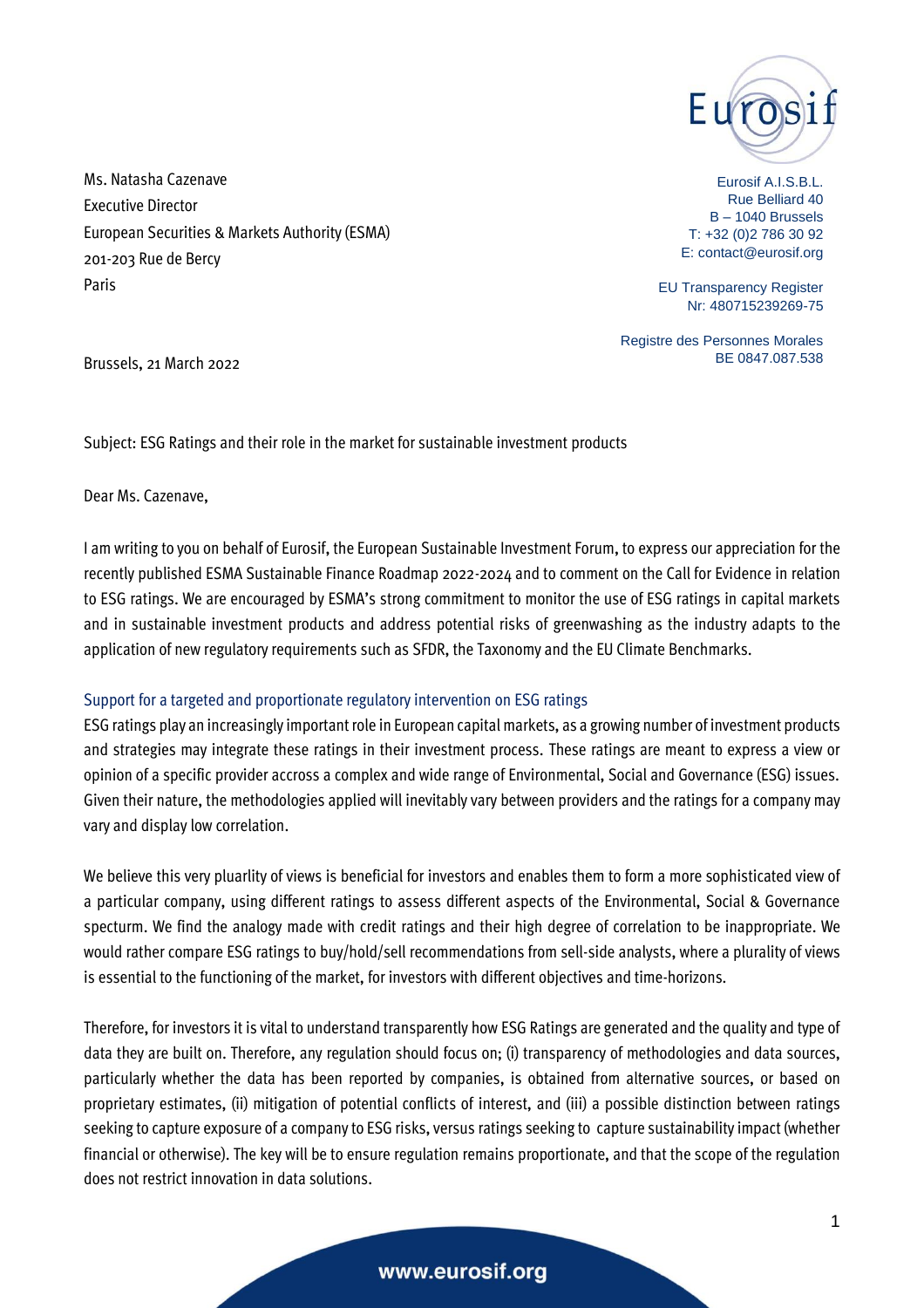We would caution against a regulatory intervention that would require investors to rely exclusively on ESG ratings and data solutions that are regulated.

Finally, we would like to underline the importance of reliable, decision-useful corporate disclosures that will allow data vendors to provide better ESG data to investors.

## ESG ratings are highly relevant for SFDR products.

ESG ratings are directly relevant for the application of the SFDR. A growing number of financial products in scope of the SFDR; (i) promoting environmental and/or social characteristics (so-called Article 8 prodcuts) or, (ii) pursuing sustainable investment as their objective (so-called Artile 9 products) are using ESG ratings for various purposes. Some Article 8 products employ ESG ratings to substantiate claims as to, or to convey the existence of, enviornmental or social characteristics. In the case of Article 9 products, ESG ratings may be used to identify companies and their securities that would be elibigle as sustainable investment as defined by Article 2(17). Both types of products may also be using ESG benchmarks that may be constructed on the basis of the ESG ratings of constituents. Therefore, more transparency on ratings' methodologies, objectives and sourcing of data is important to ensure a more effective application of SFDR.

## The merits of the debate on the harmonisation of methodologies will require a granular assessment of the ESG ratings and other data services

As with previous regulatory frameworks seeking to regulate data services, a debate is likely to emerge on the merits of further harmonising the methodologies underpinning ESG ratings. These discussions are driven often by a desire to ensure comparability of data outputs for market participants.

As mentioned earlier, ESG ratings can provide a plurality of views that may be helpful to markets. They will seek to provide a view across a broad spectrum of ESG matters and as a result are never likely to be fully harmonised. Seeking the harmonisation of methodologies would effectively create a uniformity of market views which may not necessarily be a desirable, nor feasible, outcome and may lead, inadvertently, to the misallocation of capital.

Comparability however is an essential condition for part of the EU sustainable finance regulatory framework to function properly. Investors will need to have confidence that they can rely on accurate comparisons between different companies and financial products' level of Taxonomy-alignment, the proportion of sustainable investments as well as the measurement of Principal Adverse Impacts (PAIs) to make informed investment decisions under SFDR and the Taxonomy. Therefore, it may be necessary to enhance comparability of data points under these regulations through more granular and harmonised methodologies there.

To conclude, we believe it is essential for any further regulatory intervention in the area of ESG ratings, data and services to appreciate the diversity of data solutions offered, the purpose they each serve and whether it is desirable or feasible to seek further harmonisation of methodologies. The conclusions may be different per type of data service. This nuance will be vital to crafting appropriate policy responses to the dynamic and multifaceted market in ESG data services in the EU.

Thank you for your consideration of this important issue.